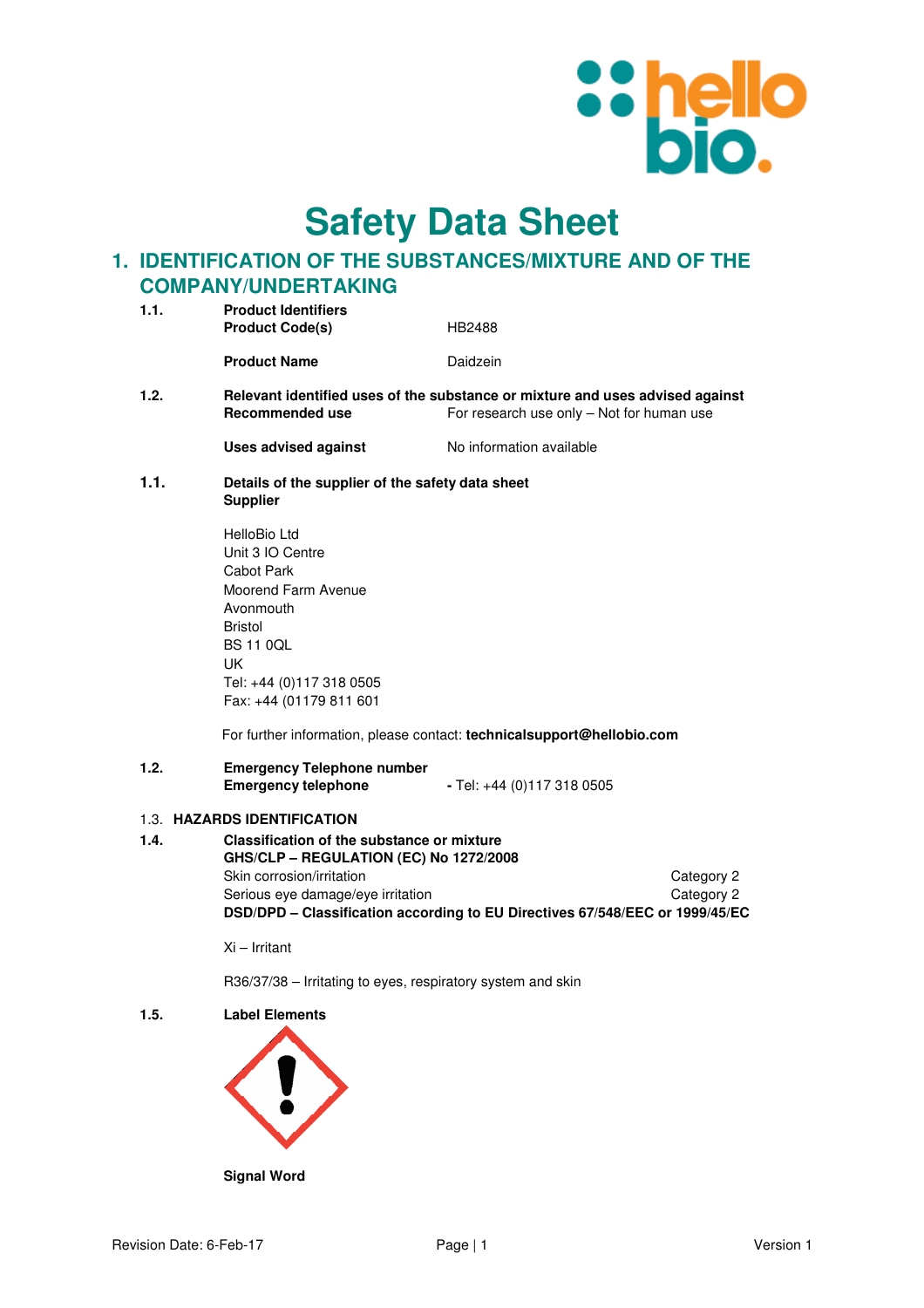#### Warning

### **Hazard Statements**

H315 – Causes skin irritation

H319 – Causes serious eye irritation

## **Precautionary Statements**

P305 + P351 + P338 - IF IN EYES: Rinse cautiously with water for several minutes. Remove contact lenses, if present and easy to do. Continue rinsing P302 + P352 - IF ON SKIN: Wash with plenty of soap and water P332 + P313 - If skin irritation occurs: Get medical advice/ attention P280 - Wear protective gloves/ eye protection/ face protection P264 - Wash face, hands and any exposed skin thoroughly after handling P362 - Take off contaminated clothing and wash before reuse

### **1.6. Other hazards**

Caution – substance not yet completely tested

## **2. COMPOSITION/INFORMATION ON INGREDIENTS**

## **2.1. Substances**

| Daidzein          |                          |
|-------------------|--------------------------|
|                   |                          |
| $C_{15}H_{10}O_4$ | Molecular Weight: 254.24 |
| 486-66-8          |                          |
|                   |                          |

# **3. FIRST AID MEASURES**

| 3.1. | Description of first aid measures<br><b>General advice</b> | If symptoms persist, call a physician.                                                                                                                                                   |
|------|------------------------------------------------------------|------------------------------------------------------------------------------------------------------------------------------------------------------------------------------------------|
|      | Eye contact                                                | Immediately flush with plenty of water. After initial<br>flushing, remove any contact lenses and continue flushing<br>for at least 15 minutes. If symptoms persist, call a<br>physician. |
|      | <b>Skin Contact</b>                                        | Wash off immediately with soap and plenty of water while<br>removing all contaminated clothes and shoes. If<br>symptoms persist, call a physician.                                       |
|      | Ingestion                                                  | Rinse mouth. If symptoms persist, call a physician                                                                                                                                       |
|      | <b>Inhalation</b>                                          | Move to fresh air. If symptoms persist, call a physician.                                                                                                                                |
| ^ ^  |                                                            |                                                                                                                                                                                          |

- **3.2. Most important symptoms and effects, both acute and delayed**  To the best of our knowledge, the chemical, physical and toxicological properties have not been thoroughly investigated.
- **3.3. Indication of immediate medical attention and special treatment needed**  Show this safety data sheet to the doctor in attendance. Immediate medical attention is required.

# **4. FIRE-FIGHTING MEASURES**

| 4.1. | <b>Extinguishing media</b>                                              |
|------|-------------------------------------------------------------------------|
|      | Suitable extinguishing media                                            |
|      | Use water spray, alcohol-resistant foam, dry chemical or carbon dioxide |

**4.2. Special hazards arising from the substance or mixture**  In combustion, may emit toxic fumes.

## **4.3. Precautions for fire-fighters**

Wear suitable protective clothing to prevent contact with skin and eyes and self-contained breathing apparatus.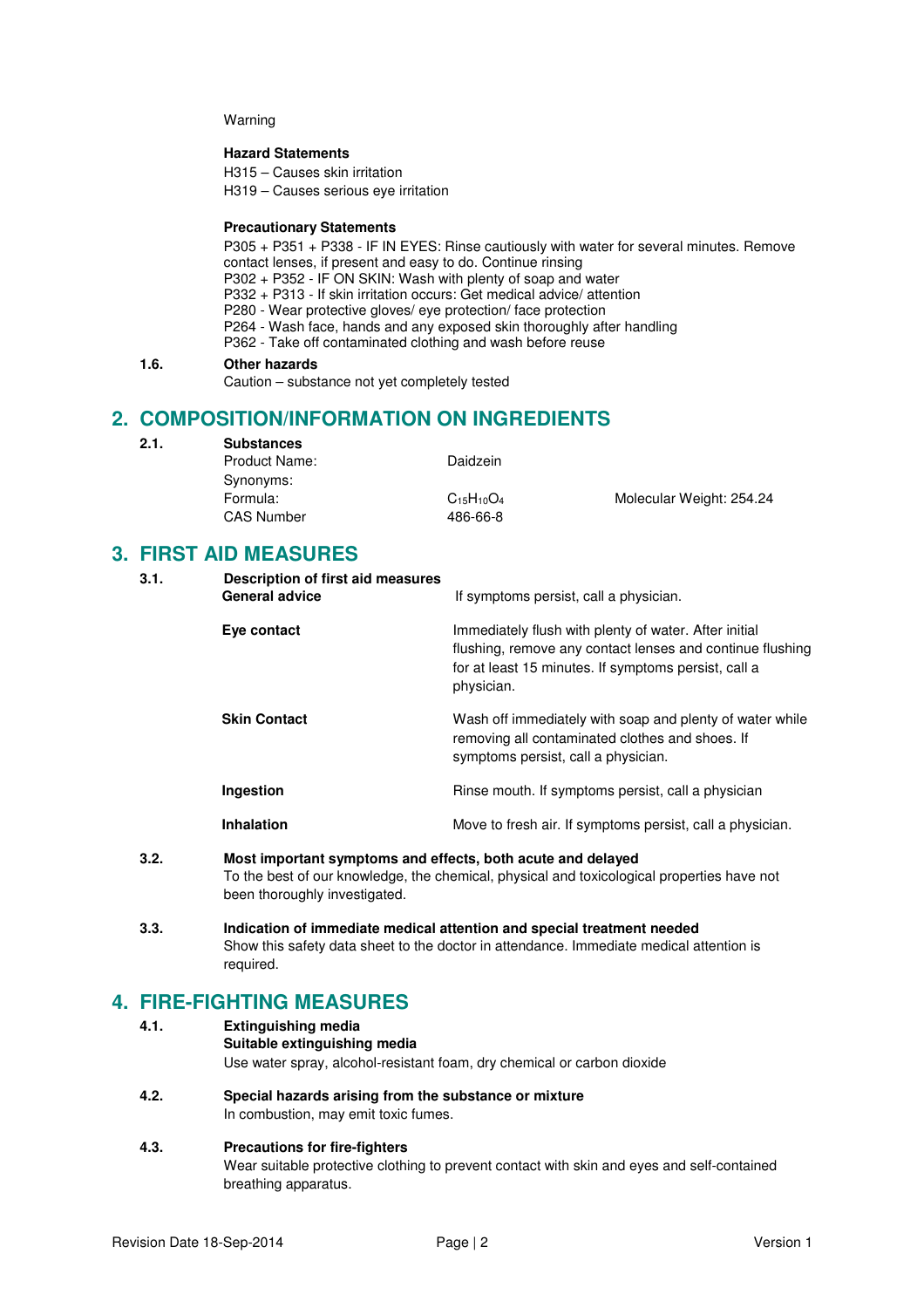# **5. ACCIDENTAL RELEASE MEASURES**

**5.1. Personal precautions, protective equipment and emergency procedures**  Do not take action without suitable protective clothing – see section 8 of SDS. Evacuate personnel to safe areas. Ensure adequate ventilation. Avoid breathing vapours, mist, dust or gas.

## **5.2. Environmental precautions**

Do not let product enter drains.

## **5.3. Methods and materials for containment and cleaning up**

Cover spillage with suitable absorbent material. Using non-spark tools, sweep up material and place in an appropriate container. Decontaminate spill site with 10% caustic solution and ventilate area until disposal is complete. Hold all material for appropriate disposal as described under section 13 of SDS.

## **5.4. Reference to other sections**

For required PPE see section 8. For disposal see section 13.

## **6. HANDLING AND STORAGE**

## **6.1. Precautions for safe handling**

Use in a chemical fume hood, with air supplied by an independent system. Avoid inhalation, contact with eyes, skin and clothing. Avoid the formation of dust and aerosols. Use in a wellventilated area. Keep away from sources of ignition. Avoid prolonged or repeated exposure.

**6.2. Conditions for safe storage, including any incompatibilities.**  Store in cool, well-ventilated area. Keep away from direct sunlight. Keep container tightly sealed until ready for use. Recommended storage temperature: Store at -20°C

## **6.3. Specific end uses**

Use in a laboratory fume hood where possible. Refer to employer's COSHH risk assessment.

## **7. EXPOSURE CONTROLS/PERSONAL PROTECTION**

### **7.1. Control parameters**

## **Components with workplace control parameters**

Contains no substances with occupational exposure limit values.

## **7.2. Exposure controls**

#### **Appropriate engineering controls**

Use in a fume hood where applicable. Ensure all engineering measures described under section 7 of SDS are in place. Ensure laboratory is equipped with a safety shower and eye wash station.

### **Personal protective equipment**

#### **Eye/face protection**

Use appropriate safety glasses.

#### **Skin protection**

Use appropriate chemical resistant gloves (minimum requirement use standard BS EN 374:2003). Gloves should be inspected before use. Wash and dry hands thoroughly after handling.

### **Body protection**

Wear appropriate protective clothing.

### **Respiratory protection**

If risk assessment indicates necessary, use a suitable respirator.

## **8. PHYSICAL AND CHEMICAL PROPERTIES**

## **8.1. Information on basic physical and chemical properties**

- 
- Appearance **All Mille Solid** Vapour pressure No data available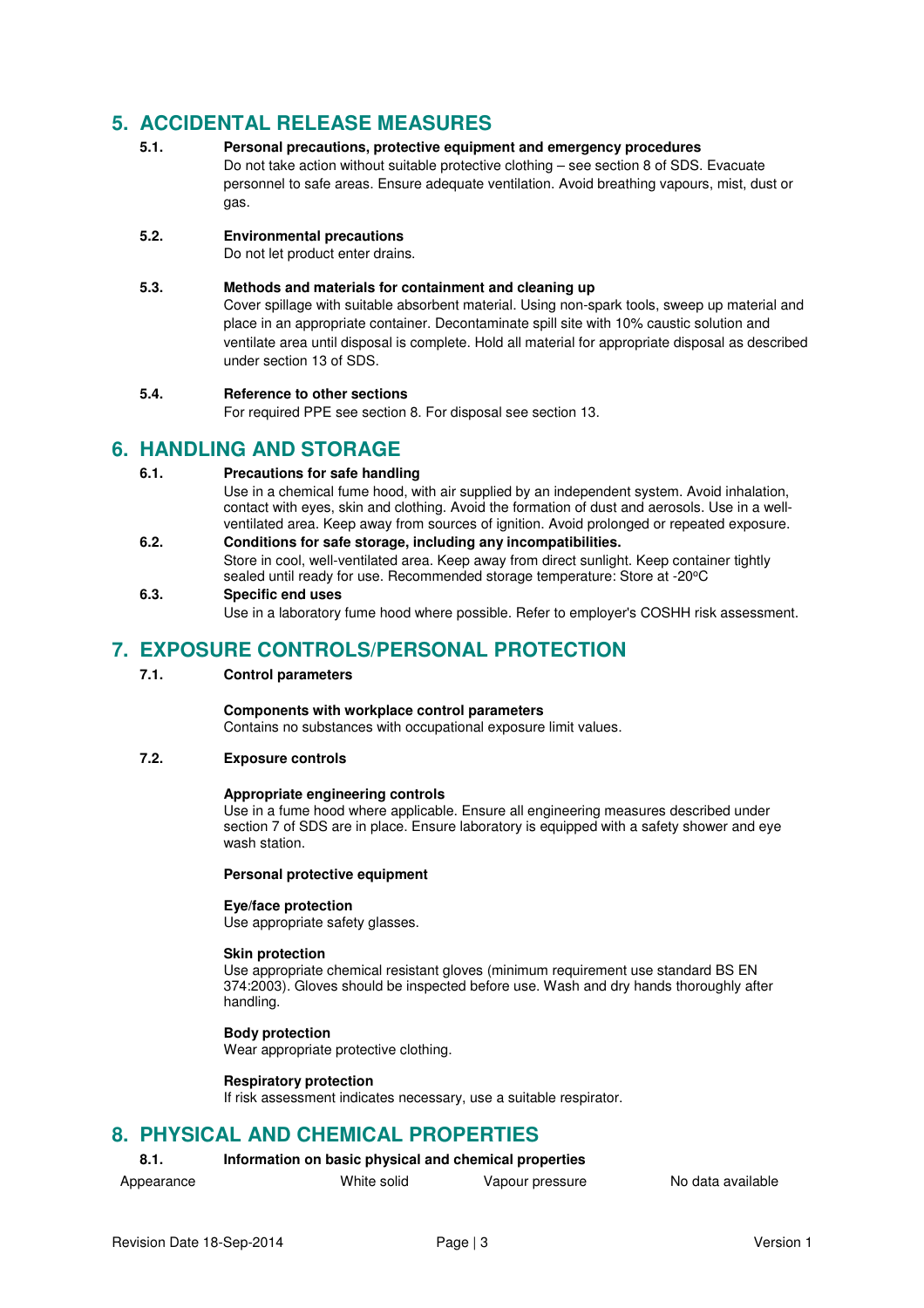| Odour                                           | No data available |
|-------------------------------------------------|-------------------|
| Odour threshold                                 | No data available |
| рH                                              | No data available |
| Melting/freezing point                          | No data available |
| Boiling point/range                             | No data available |
| Flash Point                                     | No data available |
| Evaporation rate                                | No data available |
| Flammability (solid, gas)                       | No data available |
| Upper/lower flammability or<br>explosive limits | No data available |

Vapour density<br>
Relative density<br>
No data available Relative density<br>Solubility (ies) Partition coefficient No data available<br>Auto-ignition temperature No data available Auto-ignition temperature Decomposition<br>temperature Decomposition<br>temperature No data available<br>Viscosity No data available Explosive properties Oxidising properties No data available

Dimethylsulfoxide<br>No data available

No data available<br>No data available

## **8.2. Other safety information**

No data available

# **9. STABILITY AND REACTIVITY**

#### **9.1. Reactivity**

Stable under recommended transport or storage conditions.

**9.2. Chemical Stability** 

Stable under recommended storage conditions.

## **9.3. Possibility of hazardous reactions**

Hazardous reactions will not occur under normal transport or storage conditions.

**9.4. Conditions to avoid** 

Heat, moisture

#### **9.5. Incompatible materials**

Strong acids/alkalis, strong oxidising/reducing agents.

## **9.6. Hazardous decomposition products**

Carbon monoxide (CO), Carbon dioxide (CO2), Nitrogen oxides (NOx).

## **10. TOXICOLOGICAL INFORMATION**

**10.1. Information on toxicological effects** 

| <b>Acute Toxicity</b>        |                          |
|------------------------------|--------------------------|
| <b>Inhalation</b>            | No Information available |
| Eye contact                  | No Information available |
| <b>Skin contact</b>          | No Information available |
| Ingestion                    | No Information available |
| <b>Chronic toxicity</b>      |                          |
|                              | No Information available |
| Corrosivity                  |                          |
| Sensitization                | No Information available |
| <b>Neurological effects</b>  | No Information available |
| <b>Reproductive toxicity</b> | No Information available |
| <b>Mutagenic effects</b>     | No Information available |
| <b>Target Organ Effects</b>  | No Information available |

## **11. ECOLOGICAL INFORMATION**

### **11.1. Toxicity**

**Ecotoxicity effects**